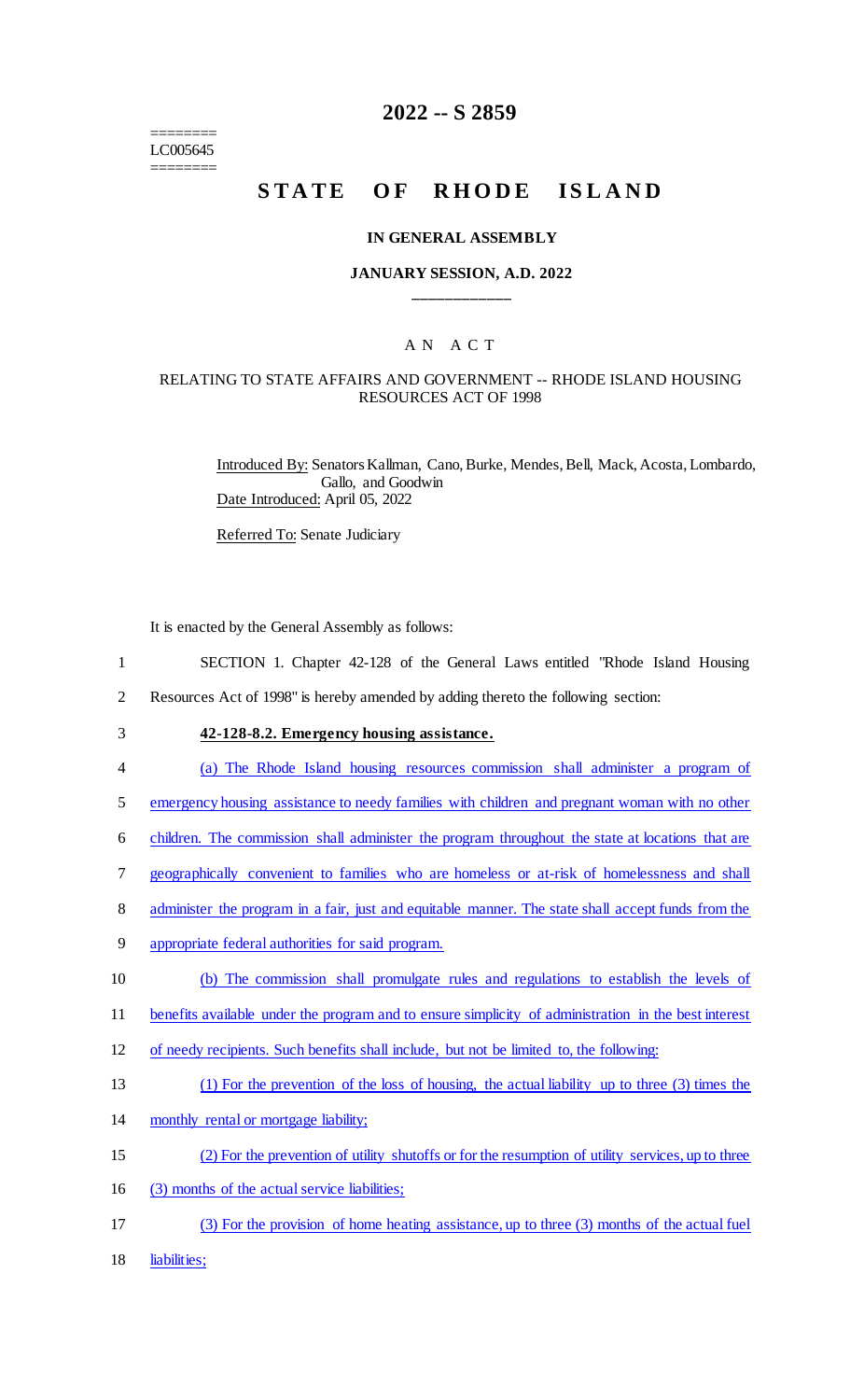(4) The commission shall promulgate regulations which would authorize the commission to make payments for a fourth month of rent, utility or fuel arrearages if the director certifies in writing that the family would otherwise become homeless, or be without utilities or fuel; (5) For the prevention of homelessness, temporary shelter as necessary to alleviate homelessness when such family has no feasible alternative housing available, storage of furniture for up to thirty (30) days; moving expenses; advance rent payments of one month's rent; and security deposit not to exceed one month's rent. (c) The commission shall establish procedures, consistent with federal law, to require applicants for the program to also submit an application for federal energy assistance where appropriate. No benefits for a particular emergency shall be provided to an applicant family under 11 the emergency assistance program when benefits are available within seven (7) days of application under the federal assistance program to meet such particular emergency. (d) The commission shall promulgate rules and regulations to establish the requirements and standards for eligibility. (e) Emergency housing assistance shall be denied to a family who, at any time within one year immediately prior to the filing of an application for emergency assistance, has depleted, assigned or transferred real or personal property that would have rendered such family ineligible for assistance if the depletion, transfer or assignment was not reasonable at the time or was not for good cause reasons. For purposes of the preceding sentence, good cause reasons shall include, but 20 not be limited to, that the funds were expended for necessary or reasonable costs of living such as 21 rent, utilities, food, health related needs, education related expenses or transportation. (f) The commission shall take all reasonable actions to minimize abuse and errors. Such activities shall include: 24 (1) The collection and analysis of data regarding utilization patterns; (2) The recording and tracking of use of this program by individual recipients, including, 26 but not limited to, the utilization of a year to year cross check of recipients to determine if a person or persons has received similar benefits in the previous year or years; 28 (3) The utilization by the commission of mechanisms, such as payment of all or part of a regular assistance grant directly to vendors, to prevent the misuse of this program, provided, however, that such mechanisms are authorized under federal or state law; (4) The utilization of wage reporting and bank matching systems; provided, however, that 32 the provision of assistance shall not be delayed by such utilization; (5) The verification of all elements of eligibility. Such verification requirements, including 34 home visits by workers assigned to recipients, shall be reasonable and in accordance with federal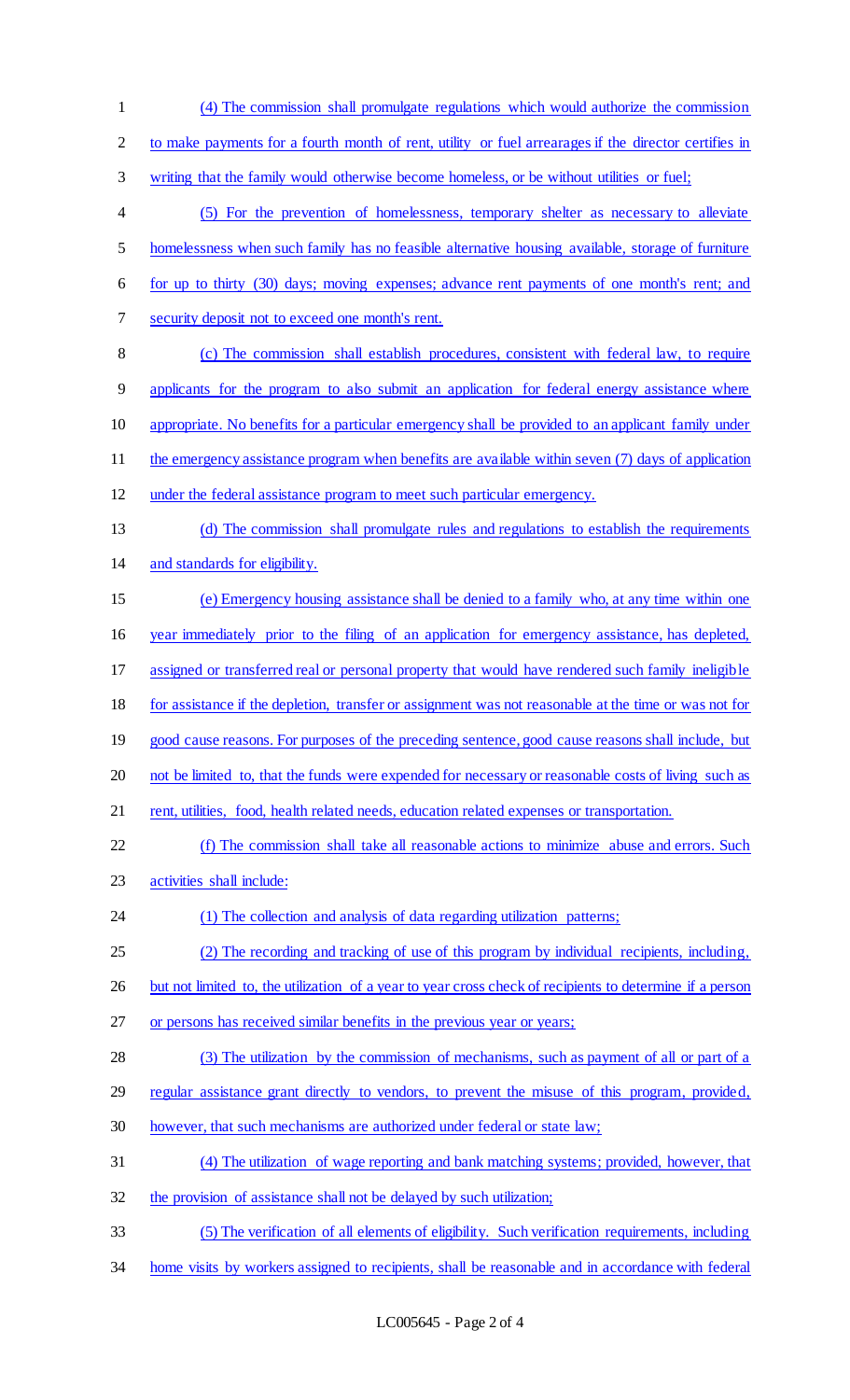law and regulations, where applicable. The commission shall determine which verification requirements can be reasonably met by third-party affidavits and shall provide notification to recipients and applicants of the circumstances when third-party affidavits may be used. The 4 commission shall establish reasonable procedures for the verification of continuing eligibility, including monthly reporting and retrospective budgeting where appropriate. (g) Any person or institution which knowingly makes a false representation or, contrary to a legal duty to do so, knowingly fails to disclose any material fact affecting eligibility or level of benefits to the commission or its agents, for the purpose of causing any person, including the person making such representations, to be eligible for emergency housing assistance, shall be punished by a fine of not less than two hundred dollars (\$200) nor more than five hundred dollars (\$500) or by 11 imprisonment for not more than one year. Nothing in this section shall be construed as preventing the institution of criminal proceedings for the violation of any other law of the State of Rhode Island. (h) Any vendor under the emergency housing assistance program administered by the commission shall submit to the commission, within six (6) months of the last day of the month in which such service was rendered, a bill for the same. For the purposes of this chapter a vendor shall be any person or institution providing services in connection with any assistance program administered by the commission. All vouchers submitted by a vendor shall be signed under the 19 penalties of perjury. SECTION 2. This act shall take effect upon passage.

======== LC005645 ========